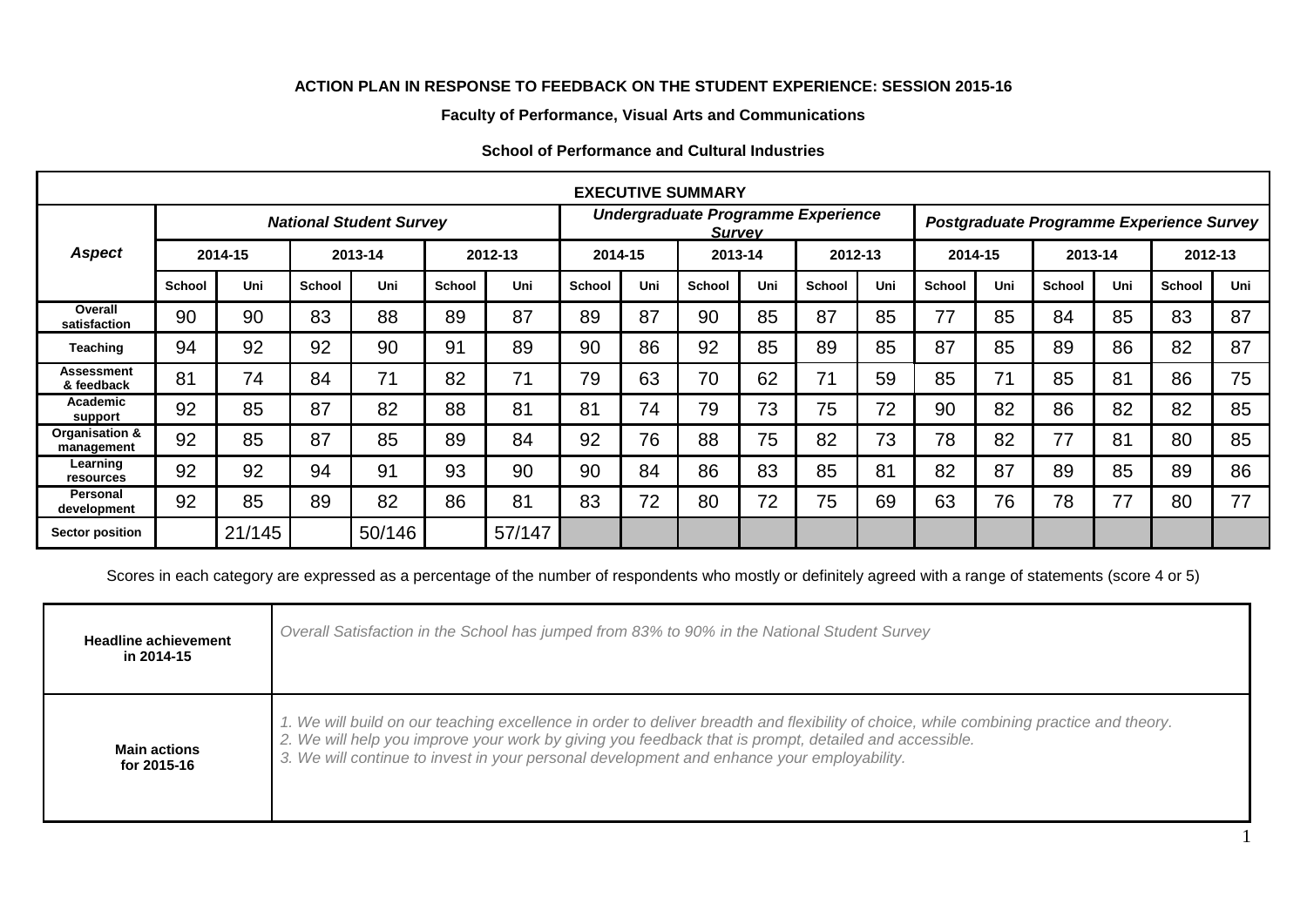| Good practice examples<br>from 2014-15 | 1. The School has worked closely with the Leeds Curriculum Communications group, with modules such as Independent<br>Research Project and Collaborative Performance Project cited as exemplars of the core threads.<br>Students have opportunities to make a positive impacts in external communities through their programmes.<br>3. Doubling the participation of the previous year, the Dream & Achieve employability event successfully focused on<br>student employability. |
|----------------------------------------|----------------------------------------------------------------------------------------------------------------------------------------------------------------------------------------------------------------------------------------------------------------------------------------------------------------------------------------------------------------------------------------------------------------------------------------------------------------------------------|
| <b>Summary of student</b>              | This document was co-written by the Director of Student Education and the School Student Representative. We consulted with Course                                                                                                                                                                                                                                                                                                                                                |
| involvement in the production          | Representatives at all levels and they shared the action plan with you. You also contributed to the final Action Plan through social media,                                                                                                                                                                                                                                                                                                                                      |
| of this Action Plan                    | meetings and individual discussions with each other.                                                                                                                                                                                                                                                                                                                                                                                                                             |

## **AGREED ACTION PLAN IN RESPONSE TO FEEDBACK ON THE STUDENT EXPERIENCE: SESSION 2015-16**

|                         | <b>School: School of Performance and Cultural Industries</b>                                                                                                                                                                                                                                                                                                                                                                                                                                                                                               | <b>Faculty: PVAC</b>                                                                                                                                                                                                                                                                                                                                                                                                                                                                                                                                                                                                                                                                                                                                                                                                                                                                                                   |                                                                                          |
|-------------------------|------------------------------------------------------------------------------------------------------------------------------------------------------------------------------------------------------------------------------------------------------------------------------------------------------------------------------------------------------------------------------------------------------------------------------------------------------------------------------------------------------------------------------------------------------------|------------------------------------------------------------------------------------------------------------------------------------------------------------------------------------------------------------------------------------------------------------------------------------------------------------------------------------------------------------------------------------------------------------------------------------------------------------------------------------------------------------------------------------------------------------------------------------------------------------------------------------------------------------------------------------------------------------------------------------------------------------------------------------------------------------------------------------------------------------------------------------------------------------------------|------------------------------------------------------------------------------------------|
| <b>Aspect</b>           | Progress with 2014-2015 actions and<br>indication of impact                                                                                                                                                                                                                                                                                                                                                                                                                                                                                                | Agreed Issues/Actions for 2015-2016                                                                                                                                                                                                                                                                                                                                                                                                                                                                                                                                                                                                                                                                                                                                                                                                                                                                                    | <b>Responsibility/Expected completion date</b>                                           |
| Overall<br>satisfaction | We have achieved a significant increase in<br>Overall Satisfaction, making a gain of 7% to reach<br>our set target of 90% in the NSS. We have taken<br>care to deepen our understanding of your<br>perceptions and overall programme experience.<br>The statistics indicate that on our outgoing<br>programmes you feel fully supported. Our focus<br>on communication effectively with you has been<br>successful, as has our strategy to raise your<br>awareness of your employability potential. We did<br>this via Student Staff Forums and Roadshows. | Your survey scores on undergraduate<br>programmes continue to be generally favourable.<br>Therefore, we will further develop the support<br>strategies that have been successful. We will<br>strive to replicate same clarity of communication<br>at taught postgraduate level. This will be a key<br>focus in our communication strategy.<br><b>Actions:</b> The Director of Student Education<br>(DSE) and Programme Managers will meet with<br>all of you studying at Level 3 at the beginning of<br>Semester 2. The DSE and Student Education<br>Service (SES) team will maintain communications<br>with our post-graduate students through the<br><b>Student Staff Forum and School Representative</b><br>for Taught Postgraduates. The DSE and Head of<br>School (HoS) will develop a deeper understanding<br>of your student experience at taught postgraduate<br>level through drop-in sessions and advertised | Responsibility: DSE, HoS and programme<br>managers<br><b>Completion Date: Continual.</b> |
|                         | Your satisfaction with our teaching has steadily                                                                                                                                                                                                                                                                                                                                                                                                                                                                                                           | office hours.<br>We will build on this solid foundation and continue                                                                                                                                                                                                                                                                                                                                                                                                                                                                                                                                                                                                                                                                                                                                                                                                                                                   |                                                                                          |
| <b>Teaching</b>         | increased to 94% (NSS). This shows our                                                                                                                                                                                                                                                                                                                                                                                                                                                                                                                     | to support you by striving to improve our                                                                                                                                                                                                                                                                                                                                                                                                                                                                                                                                                                                                                                                                                                                                                                                                                                                                              |                                                                                          |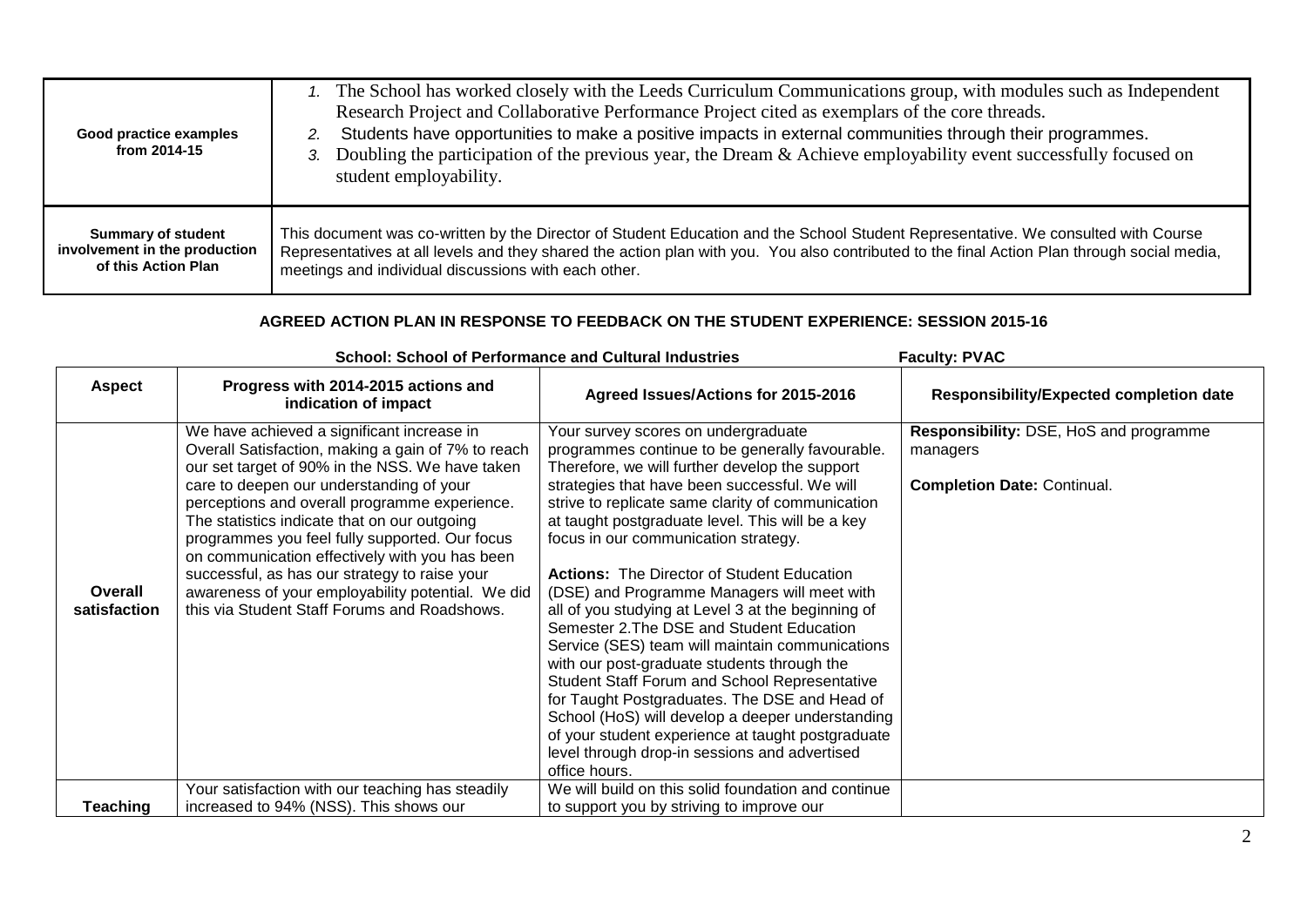|                                   | investment of time and care in how you<br>experience our teaching. All of you have a clearer<br>understanding of the links between your module,<br>your programme and your School experience, and<br>especially those of you at Level 3. Our aim to<br>improve communication of study choices has<br>been achieved through personal tutorials,<br>programme emails, VLE announcements for<br>Discovery Theme pages and year-end meetings.<br>Your postgraduate surveys indicate you are highly<br>satisfied with levels of tutorial support, and you<br>gave both programmes 100% for staff<br>enthusiasm. | communications at module, programme and<br>school levels.<br>Actions: We will continue to develop the<br>communication strategy. This will be achieved via<br>your personal tutorials primarily, but also through<br>scheduled drop-in sessions and our office hours.<br>We will augment the availability of the HoS, DSE,<br>PMs and School Education Service Manager<br>(SESM) by providing you with a weekly bulletin of<br>events. The responsibility for distributing your<br>bulletin will be shared between the DSE, HoS,<br>personal tutors, and module tutors. | Responsibility: DSE/Taught Postgraduate (PGT)<br>Tutor, personal tutors, programme managers.<br><b>Completion Date: Drop-ins/office hours and</b><br>weekly bulletins have been implemented with<br>immediate effect. All aspects of communications<br>strategy will be in place by end Semester 1<br>including VLE, email, social media and plasma<br>screen. |
|-----------------------------------|------------------------------------------------------------------------------------------------------------------------------------------------------------------------------------------------------------------------------------------------------------------------------------------------------------------------------------------------------------------------------------------------------------------------------------------------------------------------------------------------------------------------------------------------------------------------------------------------------------|-------------------------------------------------------------------------------------------------------------------------------------------------------------------------------------------------------------------------------------------------------------------------------------------------------------------------------------------------------------------------------------------------------------------------------------------------------------------------------------------------------------------------------------------------------------------------|----------------------------------------------------------------------------------------------------------------------------------------------------------------------------------------------------------------------------------------------------------------------------------------------------------------------------------------------------------------|
| <b>Assessment</b><br>and feedback | At 81%, the School is ahead of the University<br>average by 7%. Communication about<br>moderation and double-marking processes has<br>provided you with assurance about the fairness<br>and consistency of our marking processes.<br>Although rigor in this area has resulted in<br>occasional delays in returning marks.<br>The continuation of vivas for some of your<br>practical work has proved successful, as has our<br>development of detailed processes of formative<br>assessment at all levels. At post-graduate level<br>the School is joint-second highest in the university<br>at 85%.       | You told us there was an issue with the<br>promptness of feedback. We solved this problem<br>but continue to monitor and streamline methods of<br>returning your feedback to you.<br><b>Actions: The DSE and Exams Officer will</b><br>continue to work with our academic staff to<br>develop the clarity of your feedback. The DSE will<br>monitor, on a module-by-module basis, any<br>issues that may arise with the return of your<br>feedback.                                                                                                                     | Responsibility: DSE, Exams Officer and Module<br>Managers.<br>Completion Date: End of Semester 1.                                                                                                                                                                                                                                                              |
| <b>Academic</b><br>support        | A rise of 5% for Academic support shows us that<br>actively promoting Flying Start and Library Skills<br>through your tutorials, the VLE and your module<br>delivery has achieved some success. Similarly,<br>you told us that your support was effective at<br>postgraduate level.                                                                                                                                                                                                                                                                                                                        | With a significant rise in your satisfaction at both<br>undergraduate and PGT levels, we intend to<br>continue with the same approach, developing and<br>refining it in consultation with you.<br>Actions: The DSE will focus on maintaining high<br>levels of support through your personal tutorials.                                                                                                                                                                                                                                                                 | Responsibility: DSE, personal tutors, module<br>tutors, Blended Learning Champion.<br><b>Completion Date: On-going - end of Semester 2.</b>                                                                                                                                                                                                                    |
| Organisation<br>and<br>management | The DSE works closely with your SESM and SES,<br>meeting weekly and communicating more<br>informally on a daily basis, thus promoting the<br>smoother running of all areas of student<br>education. We have made efforts with your<br>timetables to ensure appropriate spaces are                                                                                                                                                                                                                                                                                                                          | Building on a significant increase in the<br>undergraduate survey results, (87% to 92%), we<br>will work to address any issues around<br>communication with you at PGT level.                                                                                                                                                                                                                                                                                                                                                                                           | Responsibility: DSE, HoS, personal tutors,<br>module tutors.<br>Completion Date: With immediate effect. In place<br>during Semester 1.                                                                                                                                                                                                                         |